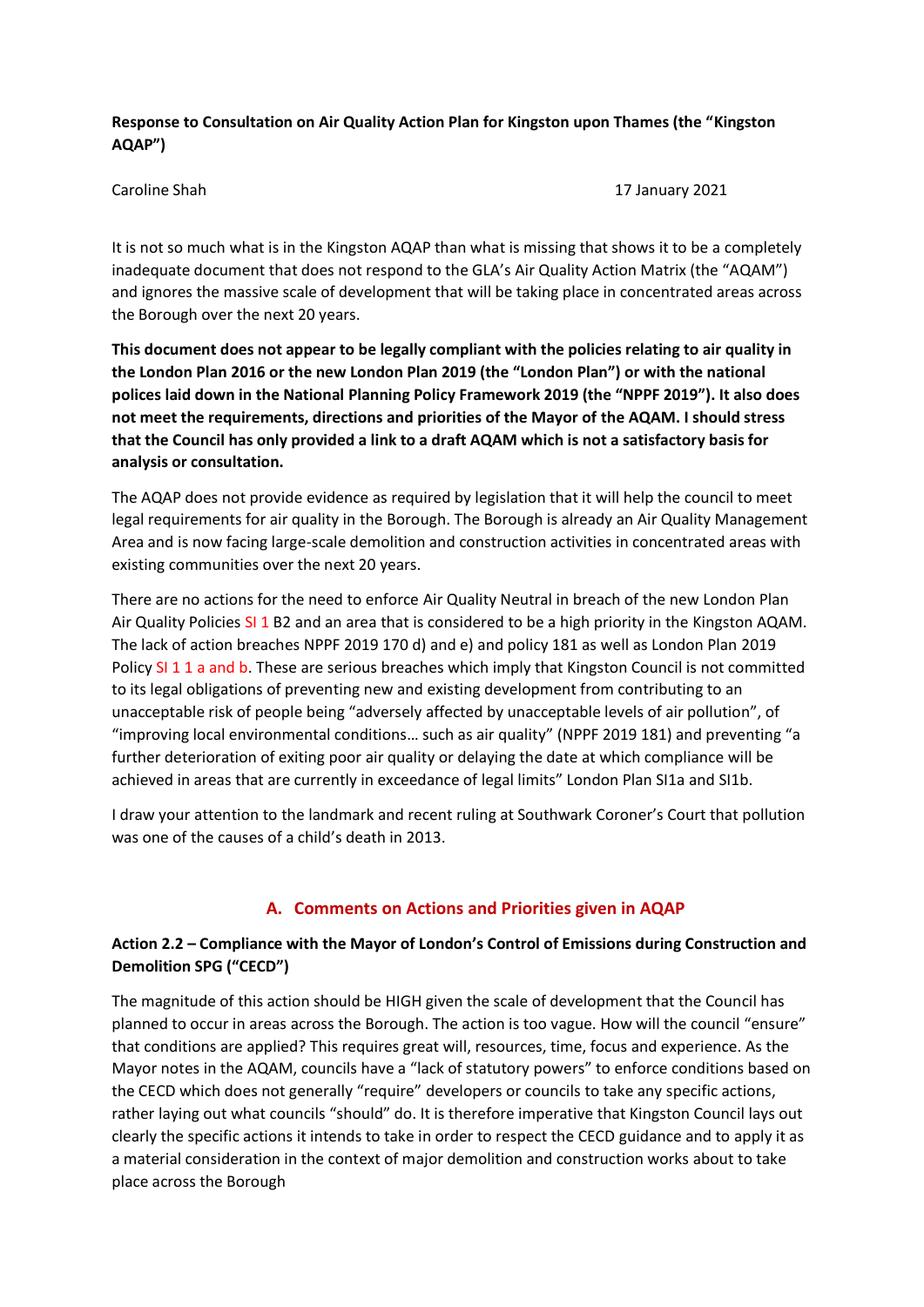# **Action 2.5 - Create planning regulations that ensure new developments deliver clean air for communities**

This is not a straightforward action and is made extremely complicated by the fact that huge demolition and construction projects are happening simultaneously in concentrated areas across the borough. This will also have a HIGH impact on people affected. It is impossible to see how it can be ranked as LOW. Demolition and construction projects will each be creating air pollution during both development phases for up to 15 or 20 years, which is a prolonged period during which people's health will be adversely affected by NOx and particulate pollution. Even when operating, there is no guarantee that the new developments will be Air Quality Neutral ("AQN") – the requirement is for the planning proposal to be AQN but there is no test for whether the development is compliant once inhabited, nor the effects of the development on pollution as a result of changes in lifestyle of new residents eg increased light goods vehicle traffic for deliveries and pollution from gas boilers and other heating methods.

# **B. Comments on "Commitments to the GLA"**

There are no actions given for any of these commitments, and the magnitude of air quality benefits from (unstated) actions for many important commitments is given as *"N /A - Benefits potentially great but not quantifiable"*. This statement is not justified in any way. These commitments all have HIGH benefits in the context of Kingston's massive development plans.

Many of the commitments listed are considered day-to-day activities by the Mayor of London in the AQAP in which the council should already be actively engaged to manage their impacts.

### *These things all make the Kingston AQAM unfit for purpose.*

Given the huge development programme coming forward and the massive increase in borough population, the following "commitments" to the GLA need re-prioritising and specific actions need to be outlined for each one relating to how the Council will ensure that they do not lead to a worsening of air pollution and indeed contribute to an improvement in air quality.

### **i. Ensure emissions from construction are minimised and Air Quality Neutral**

These are given as straightforward to manage. They are anything but straightforward given the lack of legal maximum levels for pollution generated on construction and demolition sites and related to development activity. Much compliance by developers is done on a self-certification basis and even boroughs like Richmond who have dedicated officers to try to audit compliance with something that is not mandatory are having trouble auditing as many sites as they wish and are meeting with defiance from developers.

The lack of any actions to ensure developments are Air Quality Neutral as required by the AQAM also breach Publication London Plan (the "Plan") Policy SI1 B 2A which states that "all development proposals must be at least Air Quality Neutral" and Policy SI1 B 2E which states that "Development proposals should ensure that where emissions need to be reduced to meet the requirements of Air Quality Neutral or to make the impact of development on local air quality acceptable, this isdone onsite".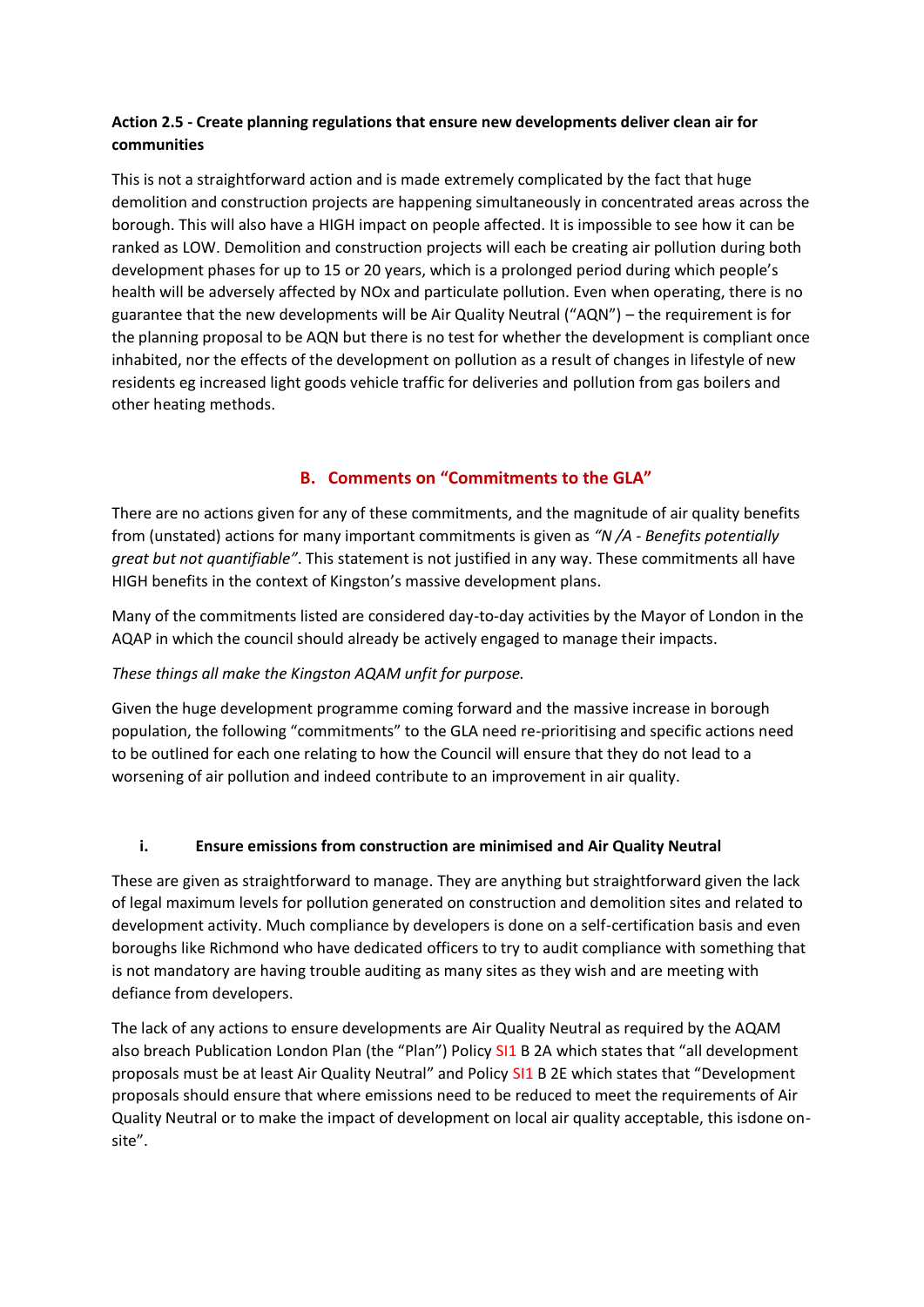The lack of any stated actions to manage emissions from construction in the context of development plans as laid out in Publication London Plan (the "London Plan") policies H1 Table 4.1, SD1 table 2.1 and Policy H2 Table 4.2 is an omission that contravenes Part 170 e of the National Planning Policy Framework 2019 which states that planning decisions should contribute to and enhance the natural environment by:

"e) preventing new and existing development from contributing to, being put at unacceptable risk from, or being adversely affected by, unacceptable levels of soil, air, water or noise pollution or land instability. Development should, wherever possible, help to improve local environmental conditions such as air and water quality, taking into account relevant information such as river basin management plans;"

It also contravenes policy 181 of the NPPF 2019 which states that:

"planning decisions should sustain and contribute towards compliance with relevant limit values…for pollutants, taking in to account AQMAs and cumulative impacts from individual sites in local areas"

# **ii. All actions related to the Director of Public Health**

There are no actions here despite FIVE commitments that the Mayor of London has stated are of "critical" importance in the AQAM given that scientific reviews have shown how air pollution affects public health".

Actions need to be listed in all areas in order to ensure that the Director of Public Health has real accountability for delivery on air quality. It is not acceptable to simply state that the action needed is straightforward.

Other commitments that require specific actions and are which would have HIGH contribution to improving air quality, but are rated N/A include:

- iii. Enforcing CHP
- iv. Green Space
- v. Head of Transport briefed on public health duties etc

### **Complete Omissions from Action Plan**

### **i. Non-Road Mobile Machinery**

This is a major source of pollution and requires high priority and specific action to manage what will be high levels of pollution generated from development sites and also vehicles accessing such sites,

The AQAM states that pollution from this source will increase as a proportion of total pollution in London. It will also soar in Kingston in absolute terms as construction and demolition activities rocket. It is a high priority of the Mayor of London who states clearly the actions he expects boroughs to take to manage future emissions from this source.

The lack of action in this area breaches the NPPF 2019 and Publication London Plan policies mentioned above. Effective action in this area will have a significant impact on air quality.

### **ii. Monitoring**